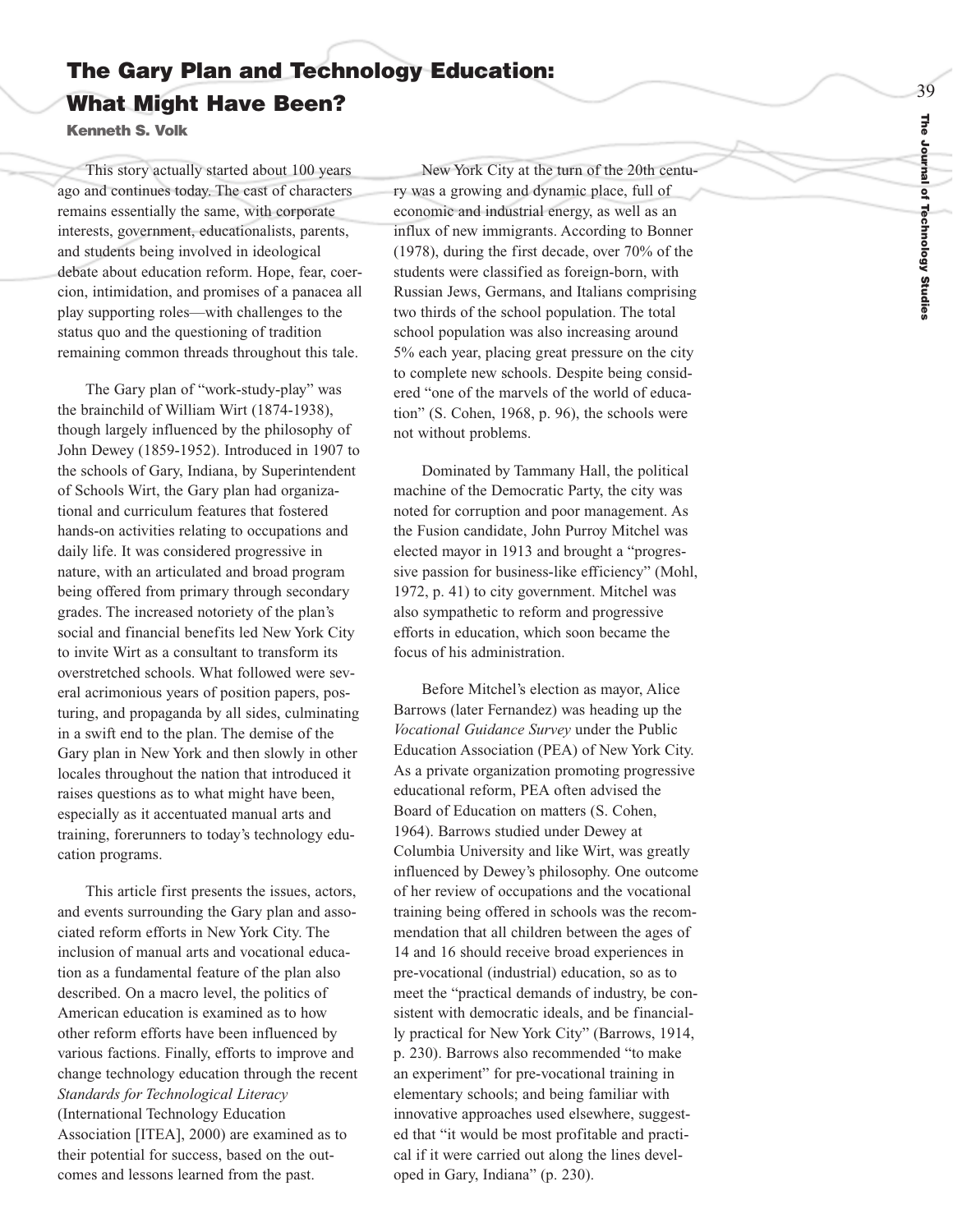William Wirt's "Gary plan" was receiving national attention. Founded in 1906 by Elbert H. Gary, the chairman of United States Steel, the new industrial city of Gary, Indiana, hired Wirt as superintendent, where he quickly developed his innovative school system. Also known as the "work-study-play" or "platoon" system, the Gary plan divided school populations into two groups, so that while one group was receiving the three Rs by specialized teachers, the other studied in specifically equipped facilities such as art, gym, and shop (Rich, 1992). Wirt's program also adopted Dewey's idea of a community within the school, so that in an ideal situation, both elementary and secondary students would be housed in the same school in order to learn from each other. According to Wirt (1937/1995), "the school is a playground, garden, work shop, social center, library, and traditional school combined in one plant and under the same management" (p. 23).

Wirt was also a firm believer in manual arts and training, with industrial school shops situated in each school, but often with the added purpose of allowing students to actually build and repair items for the school. In this way, students would participate "in a real industrial business in an environment similar to the old-time industrial home and community" (Wirt, 1937/1995, p. 32). Students in upper grades would be expected in woodworking shops to perhaps build desks, chairs, bookcases, and cabinets. In the printshops, students would handle all the school's printing needs. Painting, electrical, and plumbing needs were also done by students, but under the supervision of teacher-artisans (R. Cohen & Mohl, 1979). As for girls in the program, they were generally not permitted to do work that was beyond their strength or ability, "but with these limitations assumed, a girl may learn cabinet making, printing, electric wiring and other processes" (Dorr, 1915).

The Gary plan also included the absorption of industrial education into the regular school curriculum, which included elementary schoolaged children. With the shops to be distributed throughout the building, it gave children an opportunity to become familiar with them by seeing older children at work. As Rheta Childe Dorr (1915), a social reformer, described in euphoric terms, "curiosity is soon aroused, and it is common to see the little ones with their noses flattened against the glass, peering intently at a carpentry or printing class at work." Children would also be allowed into the shops at regularly scheduled times to help the older students. As Dorr continued, "the dread rule of silence has no part in the Gary system. The little boy asks a thousand questions of the older worker . . . thus helping himself to learn."

Reflecting Dewey's "learning by doing" philosophy, Alice Barrows (1915) explained that activities for an elementary grade student might be to help "the seventh grade boys in the foundry moulding the sand for the casting, learning the names of the tools and taking in with all of his eyes how the castings are made." In an integrated and democratic manner, the upper grade students would also help in the education of the younger students. Table 1 shows a typical fourth grade student's day according to Barrows.

**Table 1: Fourth Grade Student Schedule Under Gary Plan**

| <b>Time</b>     | <b>Activity</b>                                                                                                                                                                                                                                                                                                                                                                         |
|-----------------|-----------------------------------------------------------------------------------------------------------------------------------------------------------------------------------------------------------------------------------------------------------------------------------------------------------------------------------------------------------------------------------------|
| $8:15-9:15$     | Reading, Writing, Arithmetic. A formal study and recitation period in a regular classroom.                                                                                                                                                                                                                                                                                              |
| $9:15-10:15$    | Shop work (for three months, followed by drawing, science).                                                                                                                                                                                                                                                                                                                             |
| $10:15 - 11:15$ | History and Geography. Another formal recitation period.                                                                                                                                                                                                                                                                                                                                |
| $11:15-12:15$   | Lunch—cooked and served by girls in the cooking class.                                                                                                                                                                                                                                                                                                                                  |
| $12:15 - 1:15$  | Reading, Writing, Arithmetic. Another formal study and recitation.                                                                                                                                                                                                                                                                                                                      |
| $1:15-2:15$     | Reading, Writing, Arithmetic—Or may substitute for the first three months, music, second three months<br>mechanical drawing, etc.                                                                                                                                                                                                                                                       |
| $2:15-3:15$     | Play—most of this hour is given to free play, although suggested and guided by a playground teacher.                                                                                                                                                                                                                                                                                    |
| $3:15-4:15$     | Auditorium—fifteen minutes of singing, led by the singing teacher. "The rest of the time children from<br>different classes give in dynamic form some of the things they have been learning in their classrooms."<br>For example, students in the foundry class can tell fourth grade students about a casting or about the<br>different parts of an automobile by the machine classes. |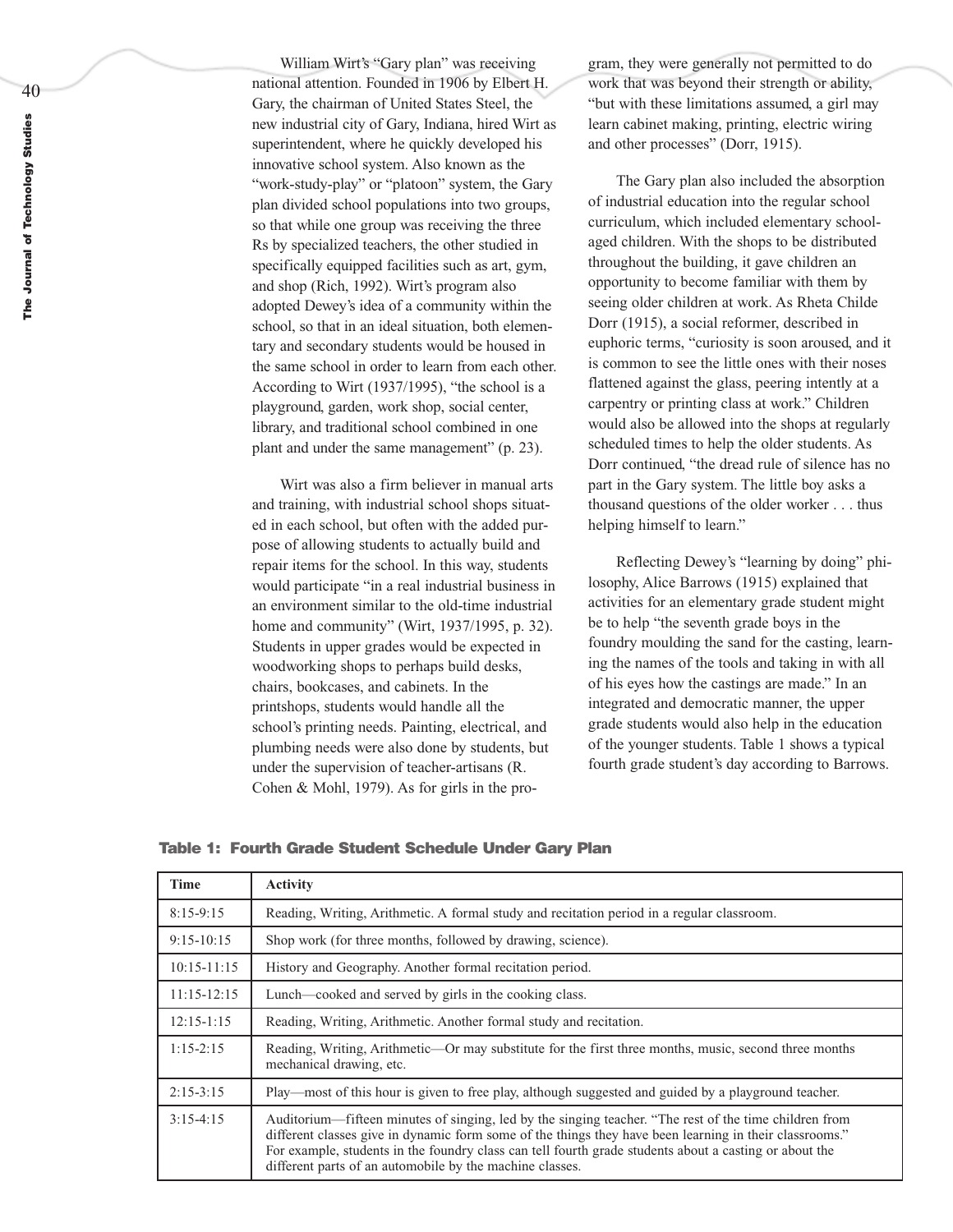With advocates like Mitchel, Barrows, and Dorr supporting Wirt's program, the plan was introduced in 1914 into two elementary public schools (P.S.)—P.S. 89 in Brooklyn and P.S. 45 in the Bronx—as a test before it was to be expanded. To convert the schools, they first needed to be extended with five-floor additions expected to cost approximately \$150,000 ("Fitting School," 1915). Provision was to be made for a foundry in the basement with a cupola. An office for the instructor was also to be included, "in which can be maintained experimental models, drawings, etc." Tool rooms and a room for clay modeling were to be placed adjacent to the foundry. With about 4,000 square feet of additional space, it was to be subdivided into other shops such as woodworking, mechanical drawing, and electricity. The remaining floors were to be used for the homemaking model apartment, science labs, and additional classrooms.

For Mayor Mitchel and his Fusion party's progressive enthusiasm for efficiency, the plan was viewed as having enormous economic benefits, as it could reduce the physical overcrowding of schools and demand for new buildings. This was important, given the serious budget problems the city was facing. For social pro gressives like Barrows and Dorr, the plan provided a natural environment in which children learned by doing. "Barrows and her friends recognized the technological efficiency of the new school plan, but for them the more efficient school had broader and more humanistic pur poses—more freedom, more opportunity, more educational enrichment." "Technology, in other words, was accepted as a given, but it was to be used for humanistic, rather than impersonal business ends" (R. Cohen & Mohl, 1979, p. 64).

However, as this story was unfolding, there were other individuals and groups that were about to voice their opinions about the Gary plan. With the plan gaining momentum to expand to other schools, the strength and resolve of the opposition's opinions and actions also increased. Bonner (1978) described the sit uation at the time: "For critics, the Gary plan was an issue; for advocates, the Gary plan was a cause. While the former took illogical and e ven misleading positions in the Gary debates, the latter occupied a high-minded and hamstrung political stance" (p. 154).

One leader of the rising criticism was William Ettinger, the associate superintendent of schools. He initially viewed the plan with enthusiasm after an early fact-finding trip to Gary, Indiana, with the newly elected mayor, but he soon became disillusioned with it as he felt the curriculum changes and costs for equipment were too great (R. Cohen & Mohl, 1979). His "Ettinger plan" for manual and vocational education would have one group of secondary students in school for a week, while the other students would be assigned, in pairs, to real work experiences in a business. At that site, they would receive limited training by the company, vocational counseling, and even a small salary. His plan was also being introduced to several schools and was seen as an alternative (competitor) to the Gary plan for secondary school students. Ettinger was also skeptical of the relative value and limited vocational experiences elementary school students would actually receive.

The Board of Education was also an important player in this debate. Thomas Churchill recei ved his appointment as president of the board from the past mayor in 1913, and like Ettinger, became disillusioned with the plan, but for different reasons (Bonner, 1978). Churchill wanted the board to have more power and not to have superintendents implement policy. Ho w e ver, most progressives wanted "experts" running the schools. As an economic progressive, Mayor Mitchel proposed reducing the number of board members from 46 to 7 for greater oversight and efficiency; but when this initially failed due to the state not backing it, he resorted to other means to secure his agenda. What Mitchel did was to have the Board of Estimate that controlled all public funds deny any increased funding for schools in 1916, thus making the Gary plan the only other logical alternative to the expected overcrowded conditions. Hostility between Churchill and Mitchel then escalated, with Churchill believing the plan was not adequately evaluated and that his board would lose authority and control. Eventually, Mayor Mitchel prevailed, with a smaller board bill passing in the state legislature and a new Mitchel-supporter, William Wilcox, elected as board president in 1916.

Teachers also had their own professional and personal opinion of the plan. For example, the New York City Teacher's Association urged a "go-slow" attitude on implementation, as they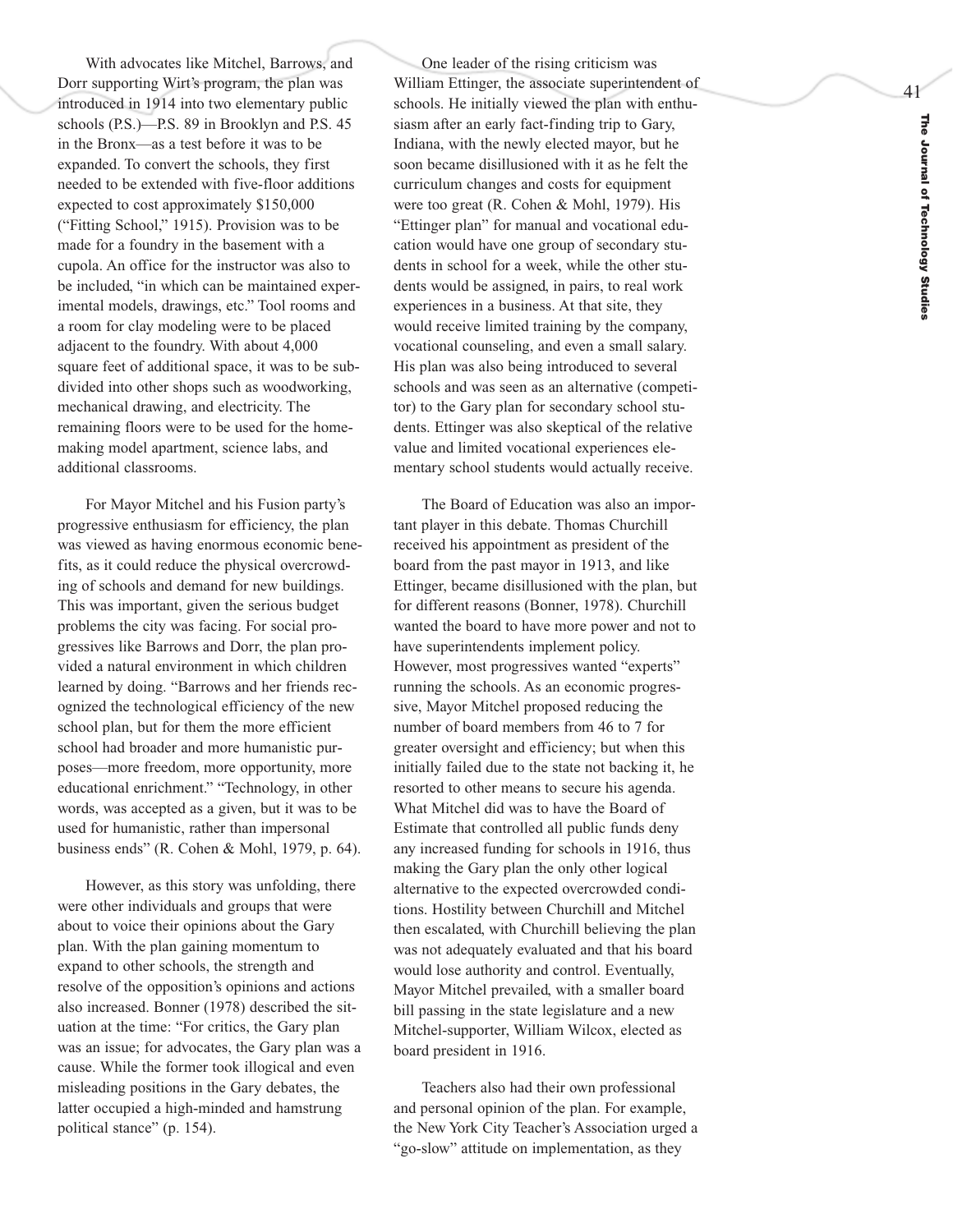were not convinced of the benefits (Bonner, 1978, p. 177). For more selfish reasons, teachers generally objected to the one more hour of work the plan required each day, even though the additional hour was to be used for lesson preparation, not teaching. Principals were also generally not in favor of the plan. While Alice Ritter and Angelo Patri, principals of "Garyized" P.S. 89 and P.S. 45, respectively, would often speak at school parent-teacher meetings about the positive aspects of the plan, there regularly would also be in attendance principals such as William Grady, an Ettinger school supporter, presenting views for the opposition (Metcalfe, 1915a).

Even respected educators such as David Snedden and John Dewey lent their names to the plan. According to Snedden ("Tell of Value," 1917), the two hours a day shop experiences for boys and girls under the age of 11 was "not to make him an expert in any vocation." The plan's "industrial arts . . . afforded the children the opportunity to do things with their hands and by applying their minds to their work meant a growth in experience." Dewey also described the plan in positive terms, even praising the Gary plan in his 1915 book *Schools of To-morrow* (Dewey & Dewey, 1962), despite the fact that he never visited Gary, Indiana. As a professor at Columbia Uni versity, he also was a supporter of the plan in New York City. Responding to con cerns about the lack of evaluation before it was to be expanded to more schools, Dewey stated, "In my opinion, the work-study-play plan as de veloped by Mr. Wirt does not need any further evaluation before it is extended to other schools in the city. On the contrary, I am already convinced that its value is established" ("Professor Dewey of Columbia," 1915).

Stoking the fires of this public debate was the members of the press, who made the controversy over the plan daily reading matter. The progressive intellectual Randloph S. Bourne wrote a series of pieces for *The New Republic* , later compiled into a book entitled The Gar y Schools (Bourne, 1916). Newspapers would also regularly take positions in the debate. For example, Rheta Childe Dorr would have a daily school page promoting the plan in the *New York Daily Mail*, no doubt due to the new owner of the *Mail* being from Indiana and publishing stories solidly in favor of the plan (i.e., "Visiting Clubwomen Impressed" 1916). *The New York Times* was also publishing stories touting the Gary plan (i.e., "The New School Plans," 1916;

Wm. G. Willcox Urges," 1915). Perhaps most influential was the voice of Alice Barrows, now hired as William Wirt's personal secretary. As secretary, she skillfully presented Wirt's agenda and her own progressive philosophy in meetings and to the press. Her twice-weekly *New York Tribune* articles promoting the Gary plan assured *Tribune* readers in the banner header that they "will find in this department a clear and authoritative account of the Wirt school system" (i.e., Barrows, 1915).

On the opposition's side, certainly no individual was more influential than Tristam Walker Metcalfe, who had a daily education column in the *New York Globe*. His earlier public backing of Churchill to head the Board of Education, attacks on the Board of Estimate for its stinginess, and rebuttals to any statement made in defense of the plan were unending. Examples of his position can be seen in the headlines: "Emphasis Put Upon Saving in Buildings and Teachers" (Metcalfe, 1915b), "Less Play Space and Much Less Shop Equipment Provided" (Metcalfe, 1915c), and "Estimate Board is Forcing Adoption of Gary School Plan" (Metcalfe, 1916b).

Trade unions were also against the plan. Some saw it a being a plan devised by Elbert H. Gary or John D. Rockefeller. Regarding the U.S. Steel connection, the city of Gary, Indiana, was specifically built to house the workers, with the schools built on donated land, and the superin tendent's work supported by officers of the company. It was thus not surprising unions felt "the entire system was designed to train the children of steel workers to be efficient cogs in the industrial machine" (Gilroy, 1917). R. Cohen and Mohl (1979) also described how unions perceived the Gary plan for New York schools as being "designed to stifle mobility and turn out 'wage slaves' for American capitalism" (p. 46). Adding credence to this perception was that two of Mitchel's appointees to the Board of Education were also associated with the Rockefeller-financed and pro-Gary plan General Education Board—a fact regularly brought up in union meetings about the plan (Bonner, 1978).

# **The End of the Gary Experiment in New York**

For nearly four years, the public debate about the Gary plan raged. On one side were the efficiency progressives such as Mayor Mitchel and the Board of Estimate; social progressives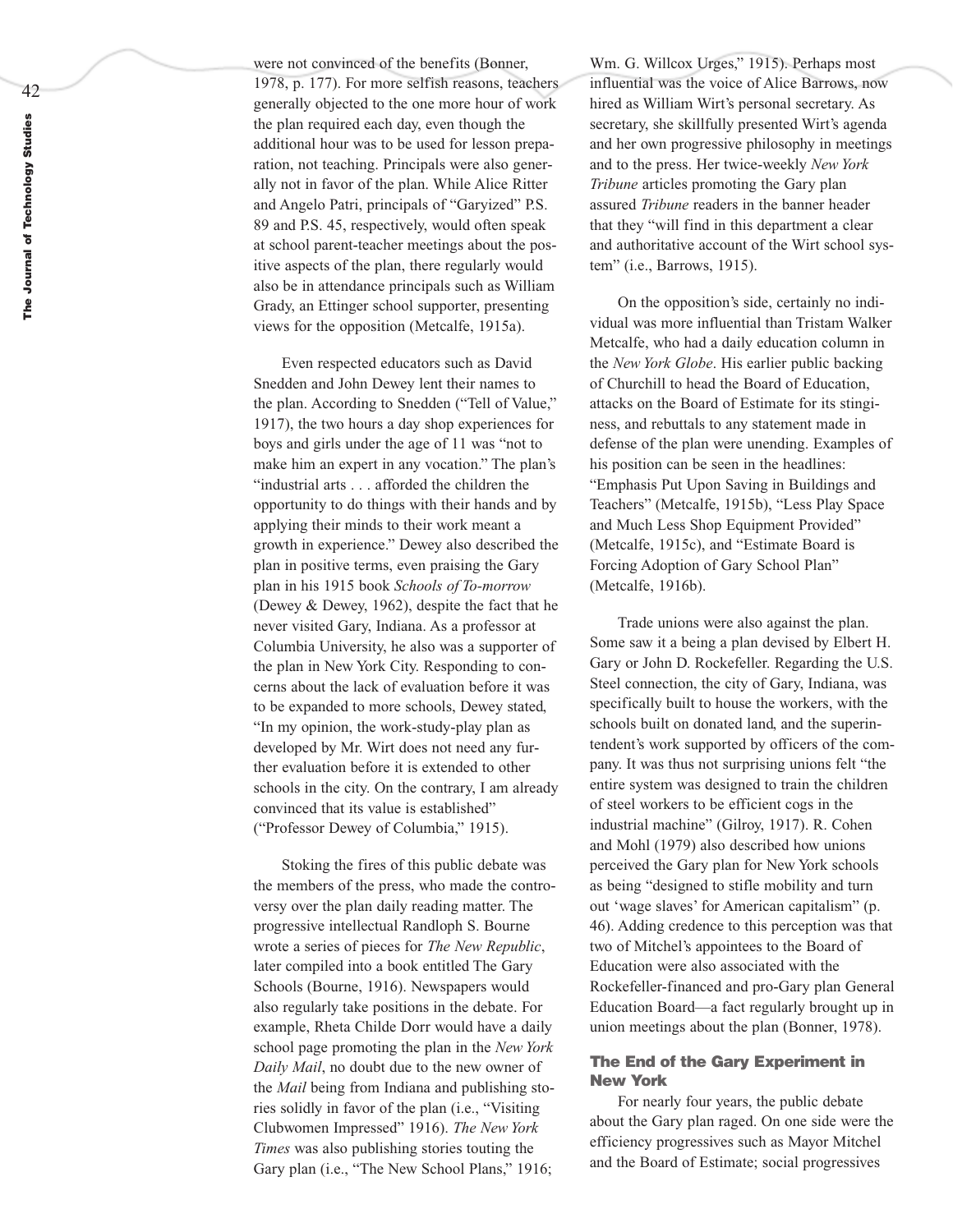The Journal of Technology Studie: **The Journal of Technology Studies**

43

such as Alice Barrows, Rheta Childe Dorr, Randolph S. Bourne, and John Dewey; as well as liberal newspapers such as the *Tribune* and *Times*. On the other side were interests that may be considered more self-serving, with William Ettinger, the associate superintendent of schools; Thomas Churchill, president of the Board of Education, Tristam Walker Metcalfe, writing for the *Globe*; teachers; and unions such as the New York City Teacher's Association. However, it was to be the organization and voice of the parents and students that put an abrupt end to the plan.

The main parent's group leading the charge in favor of the Gary plan was called the Gary School League, organized in 1916. An outgrowth of the Women's Municipal League, the Gary School League consisted of reform-minded women elites, among whom Mrs. John Dewey was the most noted from academia. This group of women presented their views at school meetings, were available for interviews in newspapers, and used automobiles to take visitors to Garyized schools. By the late summer of 1917, the league even sponsored the showing of a motion picture for the public to view what a typical day in a Gary school would be like (Bonner, 1978).

Another group formed in September 1917 to promote the plan was called the Committee on Public Education. While the *Tribune* consid ered the committee to be "non-partisan" and formed "for the purpose of informing the voters about the constructive work carried on in the schools by the city government during the last four years" ("Voters to Learn," 1917), the Globe labeled it as part of Mayor Mitchel's Fusion campaign committee for his upcoming re-election in November of 1917 ("Tell of Value," 1917). The committee was headed by Michael Friedsam, president of B. Altman & Company, but also included academics such as John Dewey and David Snedden. In their committee statement issued on the subject, they mentioned in the very first paragraph the upcoming election and the other candidates' objective to "cre ate passion and obscure facts" ("Voters to Learn," 1917). They further stressed that "under modern industrial conditions which exist in the most intense form in the world and in New York City, opportunity for recreation and the experience, skill and character development that come from the use of tools . . . must be met by the schools."

Opposition groups were also being formed. One such group was the Mothers' Anti-Gary League formed by mothers of students attending Garyized P.S. 89 in Brooklyn. Through a petition submitted to the Board of Education and signed by over 400 mothers, objections were raised concerning a number of issues including the neglect of academic work due to the diversity of interests ("Petition Signed," 1916). As noted by R. Cohen and Mohl (1979), many of the other "anti-Gary leagues" that were being formed at schools were actually pushed by Tammany politicians and school principals.

Testimonies by parents were also heard at public meetings to present both sides of the Gary debate. These meetings were often heated and very emotional. At one large public hearing held at the Board of Education, each speaker was to be limited to five minutes. However, the lack of control the president was able to exhibit at this meeting was later explained as "limiting a woman with an hour's worth of conversation to five minutes is sure to enact a certain amount of misdirected energy" ("Two Girl Graduates," 1916). With opposition groups such as Federation of Parent's Association, Mother's Council of the City of New York, School Welfare Association, Bronx Anti-Gary League, Conference of Or ganized Labor on Industrial Education, and parent's associations from over 10 schools present, the three groups in favor of the plan, including the Gary School League, were vastly outnumbered.

Concerns were also being raised by groups about Wirt's proposal to have release-time religious instruction as part of the plan. With this feature, students were to be released two times per week to attend instruction at their own local church or synagogue. Along with Constitutional issues about the separation of church and state, there were fears students would be pressured by their teachers to attend a specific church, or that they would be ostracized by fellow students for their particular beliefs. One such meeting on this issue was sponsored by the Guardians of Liberty, an anti-Gary group (see Figure 1).

Headlines about the meeting the next day in the Globe stated "Liberty Guardians Accuse Catholics" (1916), while the pro-Gary Tribune's was "Gary Meeting Ends in Disorder" (1916). The Tribune described how "there was considerable confusion when several of the speakers made attacks upon the Catholic Church. . . .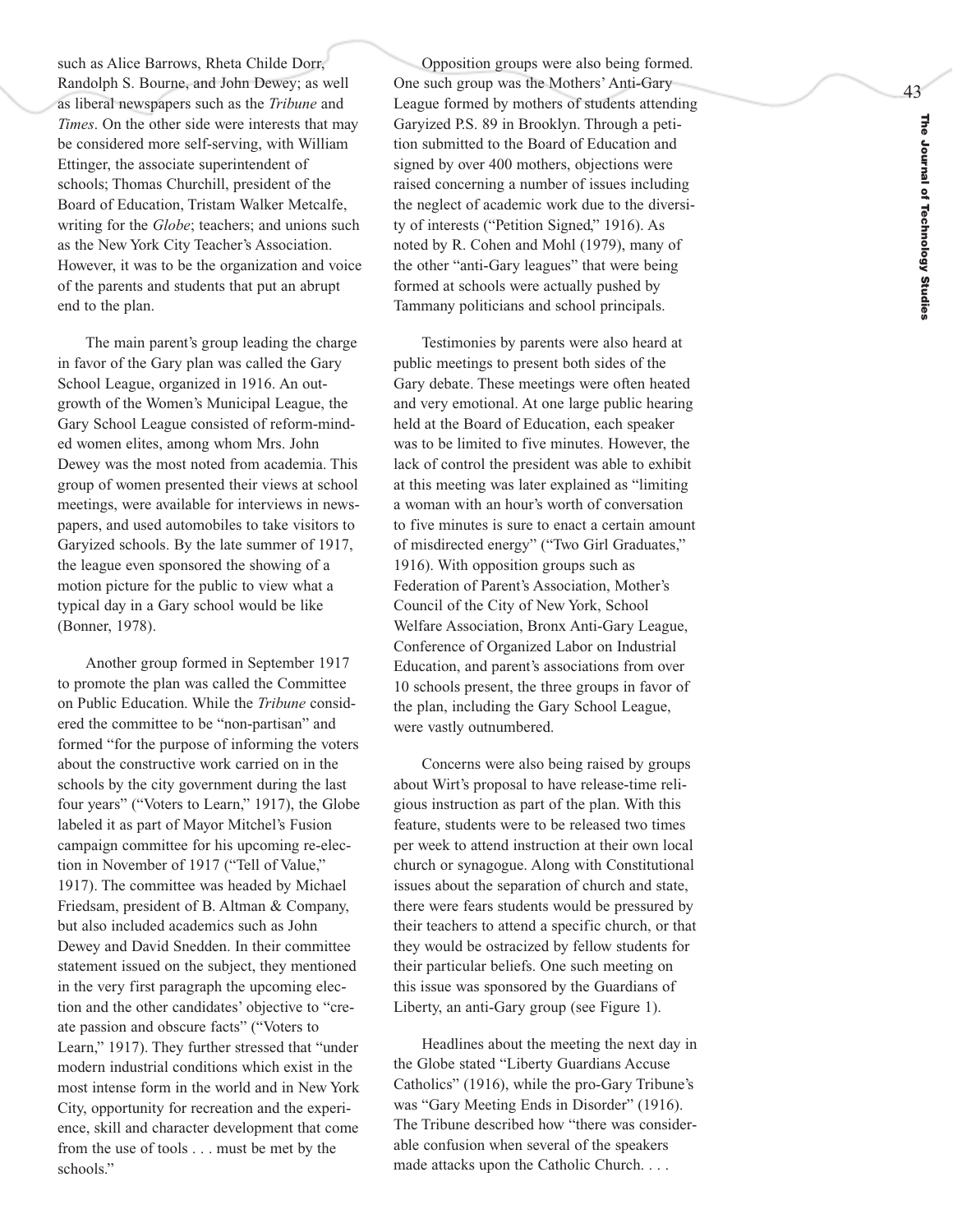### **Figure 1. Poster for anti-Gary meeting**



It looked for a while as though fists fights would result." One speaker at the rally stated, "I accuse some of the teachers in the public schools of using the schools for the purpose of which they were not intended—that of attempting to make this a Catholic nation."

Despite the propaganda and efforts from both sides, it was the students who actually settled the debate in a very quick manner in the autumn of 1917. With municipal elections scheduled in November, and only 30 out of 680 schools Garyized, the opposition voices became even louder (R. Cohen & and Mohl, 1979). Mayor Mitchel was running again as the Fusion candidate, John F. Hylan as the Tammany candidate, and Morris Hillquit from the Socialist party. Hyland was squarely against the plan, while Hillquit was more neutral and even questioned why many of the best features of the plan were never implemented. Against this heated backdrop, the Gary plan remained at the center of political controversy, but it was the sudden and violent actions of the students that deter mined the fate of the Gary plan in New York.

The headline in the *Globe* on Tuesday the 16th of October 1917 was "1,000 Pupils Riot Against Gary System." The morning before, a large group of boys refused to go into P.S. 171, a school where the Gary plan was just introduced. Police quickly "rounded up the malcontents and dragooned them into the building." When school ended, the actual riot started, with windows broken and students arrested. So widespread was this anger that even "fathers and mothers encouraged the event" and "girls were taking a leading part."

The next day at P.S. 147, what started out as a meeting for parents and students to explain the Gary plan, also turned into a "riotous anti-Gary demonstration" after the replies to questions were not satisfactory "concerning the practical operation of the plan and the Rockefeller influence upon the public school system" ("Trouble at Gary Meeting," 1917). P.S. 171 problems also continued that day and spread to several other schools. The press immediately placed blame on the Socialists, as signs were waved supporting Hillquit, as well as the chanting of slogans against Mayor Mitchel ("1,000 School Children Strike," 1917). Police estimated the increased numbers from the participating schools were over 4,000.

By the end of the week, the strikes escalated, with an estimated 5,000 students out in the Bronx (Bonner, 1978). Police were injured from stones thrown, resulting in se veral students being arrested. That next Monday, October 22, things continued to get worse. Several schools in Brooklyn and the east side of Manhattan had demonstrations, with an estimated 10,000 taking part ("10,000 Pupils in Brooklyn Out," 1917). Even at an elementary school in Brooklyn, chil dren smashed windows and were joined by their mothers with banners inscribed "Down with the Gary System" and "Down with Mitchel." Tuesday the 23rd was considerably quieter, with only a few minor incidents at a few schools. However, by that time, it was becoming more evident that Tammany members and their candidate, and not the Socialists, may have had something to do with the events.

While it may ne ver be known whether students acted on their own in order to return to a shorter school day, teachers gave subtle encouragement to their movement, parents desired to protect their children, or political "operatives" instigated the strikes, the riots caused serious damage to the candidacy of John Purroy Mitchel. In two weeks time, he lost the election in a Tammany landslide, with Hylan receiving twice as many votes. Soon after his inauguration, Hylan began to pressure the Board of Education to remove any superintendents who favored the plan in order to expedite the elimination of the Gary plan from schools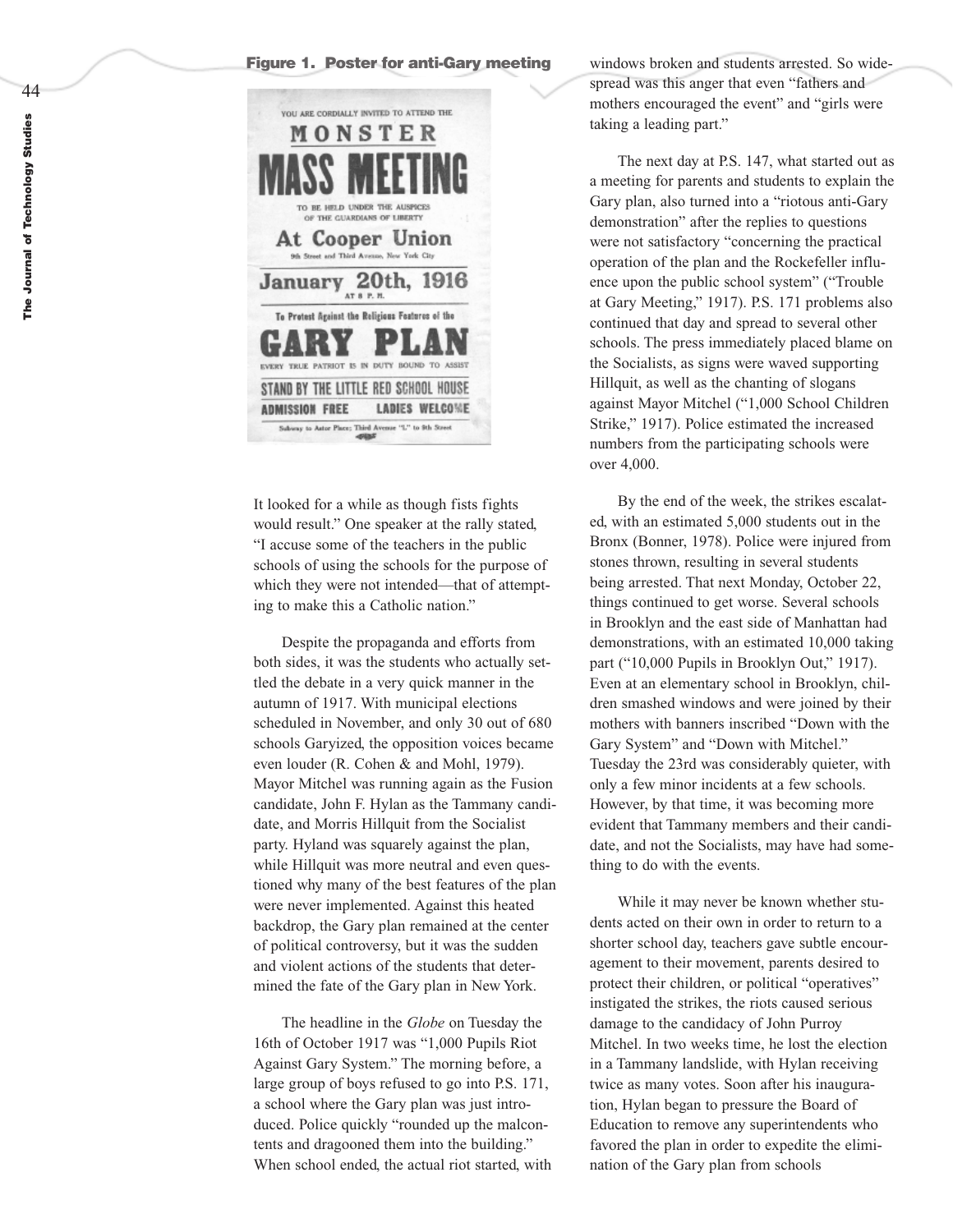45

("Elimination of Gary Plan," 1918). Recognizing William Ettinger's reputation as an outspoken opponent to the plan, Mayor Hylan swore Ettinger in as the new superintendent that May ("Supt. Ettinger," 1918).

# **Obstacles to School Reform**

Years later, reflecting on the Gary plan, William Wirt (1937/1995) stated, "One must not only recognize that opposition is to be expected . . . as a rule progress is made because of opposition. Sometimes one must recognize that the value of a new proposal can be estimated by the extent of the opposition" (p. 112). As reflected in the example of the Gary plan in New York City, it was very difficult to initiate and sustain change, with teachers in particular very resistant. However, as witnessed by the strength of resolve against it, perhaps there were features of the Gary plan that were of great *potential* value. Was the Gary plan so flawed and/or had

few features that were acceptable that it would never have been accepted? Weischadle and Weischadle (1990) identified the elements of time, trust, team, and training as necessary elements in order to have a chance at successful change. It appears that with the attempted implementation of the Gary plan, little if any of these elements were present. Initially placing the plan in two schools without adequate train ing for staff, not having the schools fully equipped, then rushing to expand the program to other schools without demonstrating its proven value led to a huge lack of trust. Certainly, attempts were made by the progressives to help educate and convince the teachers and prepare the public, as witnessed by their many public debate appearances and writings for the press. But e ventually, these were not enough.

The debate over the Gary plan can also be looked at as a conflict over knowledge and power (Spring, 2002). One arena includes those seeking to have their ideas placed in schools, while another arena wants schools to teach children particular values and ideas. While it is possible these two can overlap, they may also be a source of contention. The actors in New York's different arenas contained politicians, adminis trative politicians, school boards, progressives, labor unions, corporate interests, groups/organizations, media, the public, parents, and students. Perhaps it was the public's view that schools should be traditional. There was a perception that manual training was part of a "Rockefeller"

agenda. Many did not accept the religious instruction feature of the plan. These elements coupled with the frustrations felt by students led to almost insurmountable problems.

As for the teachers' position, Germinario and Cram (1998) described how resistance to change can manifest itself in both subtle and not so subtle ways. Illusions of support, manipulative behaviors, or outright refusal to cooperate are resistant behaviors exhibited in schools. The teachers' reaction to the Gary plan in the early 1900s contained all of these features.

Resistance to educational reform, the agenda of competing interests, and inherent contradictions have occurred in many other educational movements since the Gary plan was introduced in the early 1900s. One example would be reform efforts in the 1960s and 1970s to both increase parental influence on schooling and to reduce racial segregation (Katz, 1987). To implement one policy would require radical decentralization, while the other would lead to larger and more heterogeneous schools. The level of federal initiatives and control over education policy is another area of contention and contradiction. For example, in the 1980s, Republican platforms (Republican Party Platform, 1984) promised fe wer federal regula tions and less intrusion into local governments, yet initiatives such as the *New American Schools Development Corporation* and *Goals 2000* initiated by President George H. W. Bush seemed to contradict this position. The morerecent *No Child Left Behind Act* developed by the administration of President George W. Bush also reflects, for many, contradictions and fosters a lack of acceptance. The historical role of local schools, the level of funding to adequately support requirements, and the degree by which curriculum and pedagogy change in order to match goals and evaluation pressures are issues raised by this piece of legislature.

Reform efforts in technology education have also had obstacles and contradictions. Since major endeavors in the mid-1980s to transform what had traditionally been accepted and practiced (i.e., industrial arts), there has been a lack of acceptance by teachers (Bussey, Dormody, & VanLeeuwen, 2000; Rodgers & Mahler, 1994), a lack of public understanding (Pearson & Young, 2002), and a lack of understanding by educators (Gray & Daugherty, 2004). Referring to Weischadle and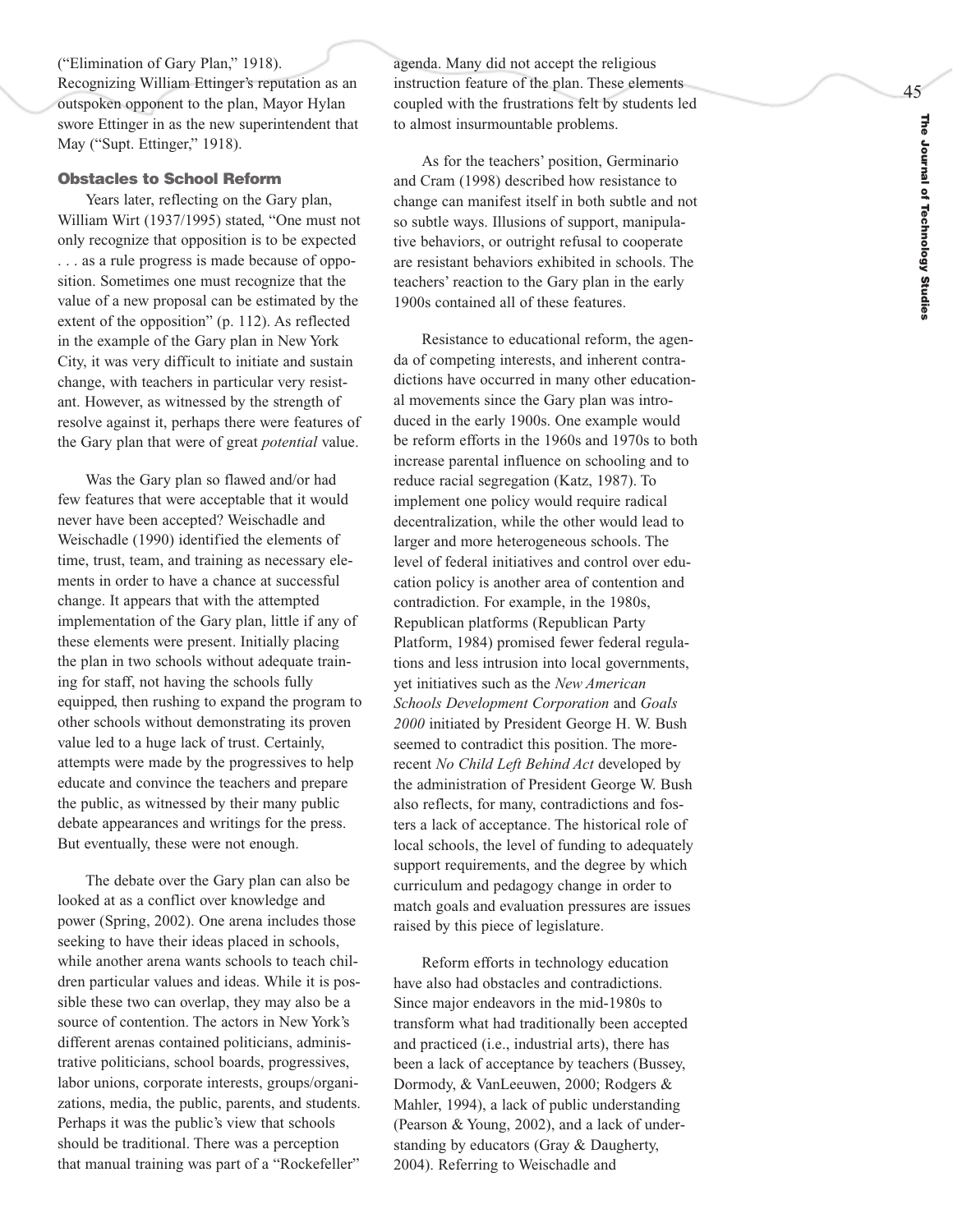Weischadle's (1990) elements of time, trust, team, and training as necessary for having successful change, perhaps the limited inroads and health of the technology education profession (Sanders, 2001; Wicklein, 2004) point out deficiencies in meeting some of these conditions.

The recent *Standards for Technological Literacy* (ITEA, 2000) may also face much the same fate as past reform efforts. Will it parallel the Gary plan as a short-lived effort forced into a society with divergent political, administrative, corporate, public, and professional interests that are liable to change, or will it develop into a movement that will transcend differences and stand the test of time? In essence, are the *Standards* a "fad," exactly the same concerns raised at the time about the Gary plan (Metcalfe, 1916a;Vance, 1916)?

Merrill and Comerford (2004) stated that "the use of standards-based teaching and learning has been gaining significant attention . . . [and that] state boards of education are holding school districts accountable" (p. 8). They also confidently maintained that "standards-based instruction is not an educational fad" (p. 8). Despite this optimistic assessment, Wicklein (2004) identified a substantial lack of curriculum consensus about the content of technology education by teachers and university professors. This may suggest that the *Standards*, although presented to the profession for se veral years no w, may still not be uni versally accepted or implemented. Their genuine acceptance by teachers and the public, as well as how students accept them, will ultimately determine their impact. Time will tell if the *Standards* become a footnote in the field of technology education, just like the Gary plan.

#### **Conclusion**

The Gary plan had the potential to be a great influence on technology education. Based on social progressive philosophy that influenced early manual and industrial arts (Petrina & Volk, 1995), it featured many aspects that would be appreciated in today's technology education programs. For example, the Gary plan had all secondary school students involved in technical education, there was clear articulation between elementary and secondary programs, and the school had facilities for the entire school population to use. It also embodied education ideals that centered learning on social conditions and needs through experiential, hands-on activities.

While the Gary plan did not last long, some features of the plan remain in many of today's schools, such as departmentalized teaching in upper elementary grades and an end-of-day "activity period" for students to attend specialized areas in chorus, band, or even technology labs. Had the Gary plan in New York City and elsewhere been successful, instead of technology education programs remaining largely marginalized, they would have remained much more the focal point in schools—and should this have happened, no doubt the health, status, and accomplishments of technology education would be a different story today.

*Dr. Kenneth S. Volk is UNESCO Chair for Applied Research in Education at the Higher Colleges of Technology in the United Arab Emirates. He is a member of Phi Chapter of Epsilon Pi Tau.* 

# **Acknowledgement**

I would like to thank my mentor and friend, Professor Ron Todd, for entrusting me with the personal notebooks of the late Dr. Edgar Barney, which contained much of the primary source material for this article.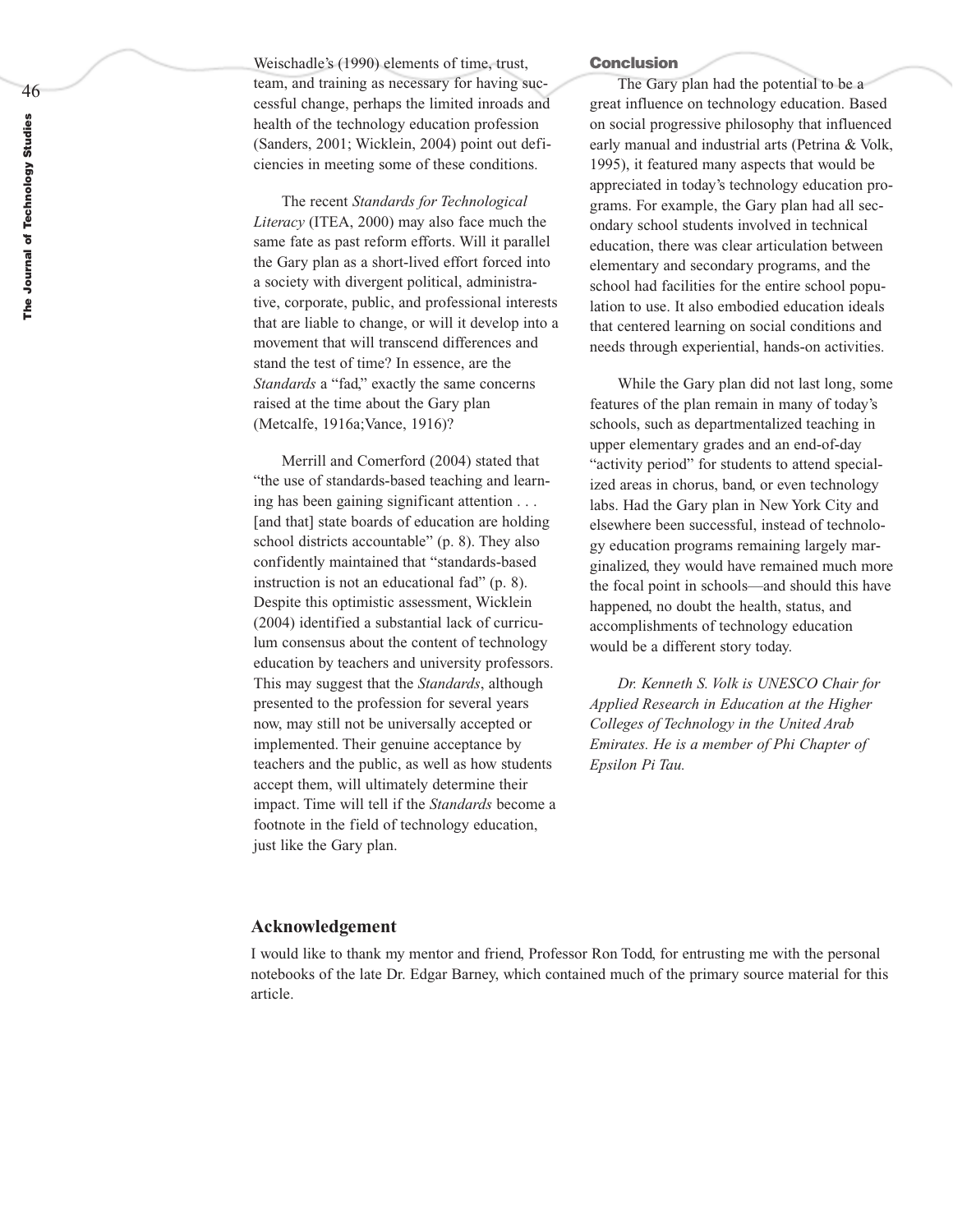# The Journal of Technology Studies **The Journal of Technology Studies**

47

# **References**

- Barrows, A. (1914, November). *The New York vocational survey: Summary of the report. Industrial Arts Magazine, 2*(5), 229-230.
- Barrows, A. (1915, November 1). What is the Gary plan? *New York Tribune*.
- Bonner, M. W. (1978). *The politics of the introduction of the Gary plan to the New York City school system.* Unpublished doctoral dissertation, Rutgers University, New Brunswick, NJ
- Bourne, R. (1916). *The Gary schools*. Boston: Houghton Mifflin.
- Bussey, J. M., Dormody, T. J., & VanLeeuwen, D. (2000). Some factors predicting the adoption of technology education in New Mexico public schools. *Journal of Technology Education, 12*(1), 4-17.
- Cohen, R., & Mohl, R. A. (1979). *The paradox of progressive education: The Gary plan and urban schooling*. Port Washington, NY: National University Publications.
- Cohen, S. (1964). *Progressive and urban school reform: The public education association of New York City, 1895-1954*. New York: Columbia University, Teachers College.
- Cohen, S. (1968, Spring). The industrial education movement, 1906-1917. *American Quarterly, 10*, 95-109.
- Dewey, J., & Dewey, E. (1962). *Schools of to-morrow*. New York: E. P. Dutton. (Original work published 1915)
- Dorr, R. C. (1915, July 8). Great conference on industrial education to be held in city. *New York Evening Mail.*
- Elimination of Gary plan from schools has been begun. (1918, January 4). *New York Globe*.
- Fitting school to Gary plan. (1915, April 9). *New York Globe.*
- Gary meeting ends in disorder. (1916, January 21). *New York Tribune*.
- Germinario, V., & Cram, H. C. (1998). *Change for public education: Practical approaches for the 21st century*. Lanham, MD: Scarecrow Education.
- Gilroy, V. (1917, July 2). The anti-Gary case. *New York Tribune*.
- Gray, M., & Daugherty, M. (2004). Factors that influence students to enroll in technology education program. *Journal of Technology Education, 15*(2), 5-19.
- International Technology Education Association. (2000). *Standards for technological literacy: Content for the study of technology*. Reston, VA: Author.
- Katz, M. (1987). *Reconstructing American education*. Cambridge, MA: Harvard University Press.
- Liberty guardians accuse Catholics. (1916, January 21). *New York Globe*.
- Merrill, C., & Comerford, M. (2004). Technology and mathematics standards: An integrated approach. *The Technology Teacher, 64*(2), 8-10.
- Metcalfe, T. W. (1915a, November 9). Mrs. Alice Ritter, principal of P.S. 89 Brooklyn, tells audience that such was her reply to teachers who claimed that they did not have time enough for essentials. *New York Globe*.
- Metcalfe, T. W. (1915b, December 3). Emphasis put upon saving in building and teachers—No pro posal made to reduce size of schools or classes. *New York Globe.*
- Metcalfe, T. W. (1915c, December 22). Less play space and much less shop equipment provided, although more pupils are to be put into each school. *New York Globe*.
- Metcalfe, T. W. (1916a, March 31). Those whose children attend Garyized schools in the Bronx want experiment stopped. *New York Globe*.
- Metcalfe, T. W. (1916b, October 30). Estimate board is forcing adoption of Gary school plan. *New York Globe*.
- Mohl, R. A. (1972). Schools, politics and riots: The Gary plan in New York City, 1914-1917. *Paedagogica Historica*, 15, 39-72.